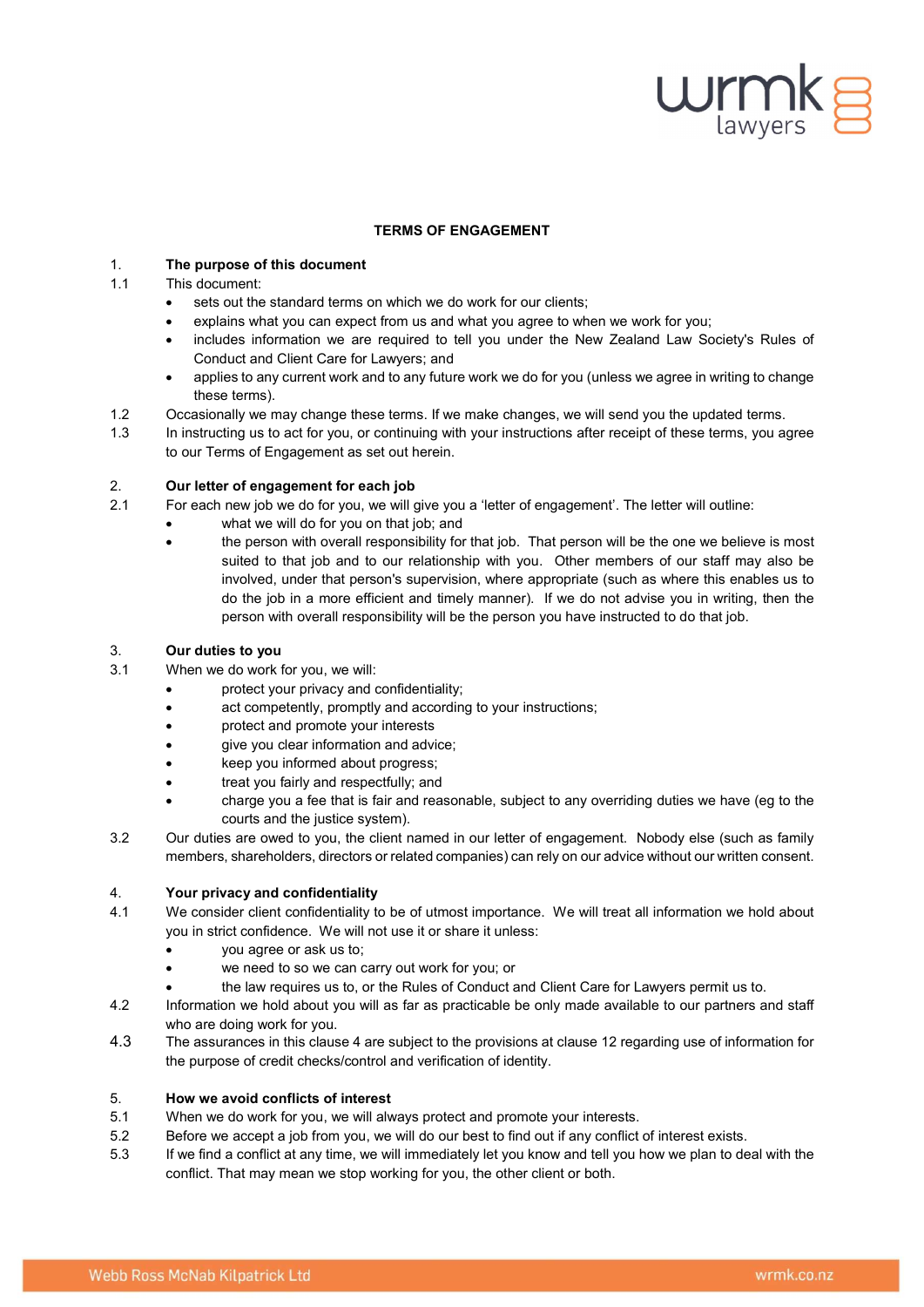## 6. Scope of our work

- 6.1 We are not qualified to give:
	- investment advice. You should get that advice from a qualified financial advisor;
	- tax advice. You should get that advice from your accountant or tax advisor; or
	- advice about foreign laws. We can help you to contact a lawyer in the other country.
- 6.2 Unless we agree to do so in writing, we will not:
	- remind you about dates (eg PPSR, lease or consent expiry dates); or
	- update advice after it is given.

#### 7. Intellectual property

- 7.1 Unless we agree otherwise:
	- we retain ownership of all opinions, documents and other intellectual property created by us; or provided to us by you, or any other person and pertaining to your affairs.
	- you must not provide our advice to others (such as using our opinions in any public document or statement).

#### 8. Emails

- 8.1 We may communicate with you by email about the work we do for you.
- 8.2 We have virus protection software and security protocols in place, however we cannot guarantee that electronic communications will always be free from viruses or other defects, are secure or will be received.
- 8.3 We may occasionally email you information we feel is relevant and useful to you. If you do not want to receive that information, let us know.

### 9. Storing records

- 9.1 You authorise us to destroy all files and documents about a job seven years after that job has been completed.
- 9.2 You acknowledge that we operate an electronic office and authorise us to destroy paper files and documents, including minutes, resolutions and deeds, upon receipt after making an electronic copy of them, with the exception of current Wills and documents that we have explicitly agreed in writing to hold in safe custody for you.
- 9.3 You agree that we may make a charge for providing you, or any other person authorised by you, with copies of documents held or retained by us.

## 10. How you can help us

- 10.1 You can help us by:
	- giving us clear instructions;
	- asking if there is anything you are not sure of;
	- **•** telling us if you have any important time limits;
	- dealing promptly with any questions we have;
	- telling us if your contact details change; and
	- keeping in touch. Please ask if you are concerned about anything or do not hear from us when expected.

## 11. Who we can accept instructions from

#### 11.1 Unless you let us know otherwise:

- if you are a company, we can accept instructions from any of your directors or employees or any other person you have authorised to instruct us;
- if you are a trust, we can accept instructions from any of your trustees or officers;
- if you are a **partnership**, we can accept instructions from any of your partners or officers;
- if you are a couple, we can accept instructions from either of you.

#### 12. Verifying your identity / Credit checks

12.1 We are required by law to verify your (and any person acting on your behalf) identity, address, and, in some circumstances, your source of wealth or the source of funds you are using for a transaction ("due diligence"). Where you are not an individual, but an entity or organisation such as a trust or company (or similar) we may also be required to undertake due diligence on persons associated with you ("relevant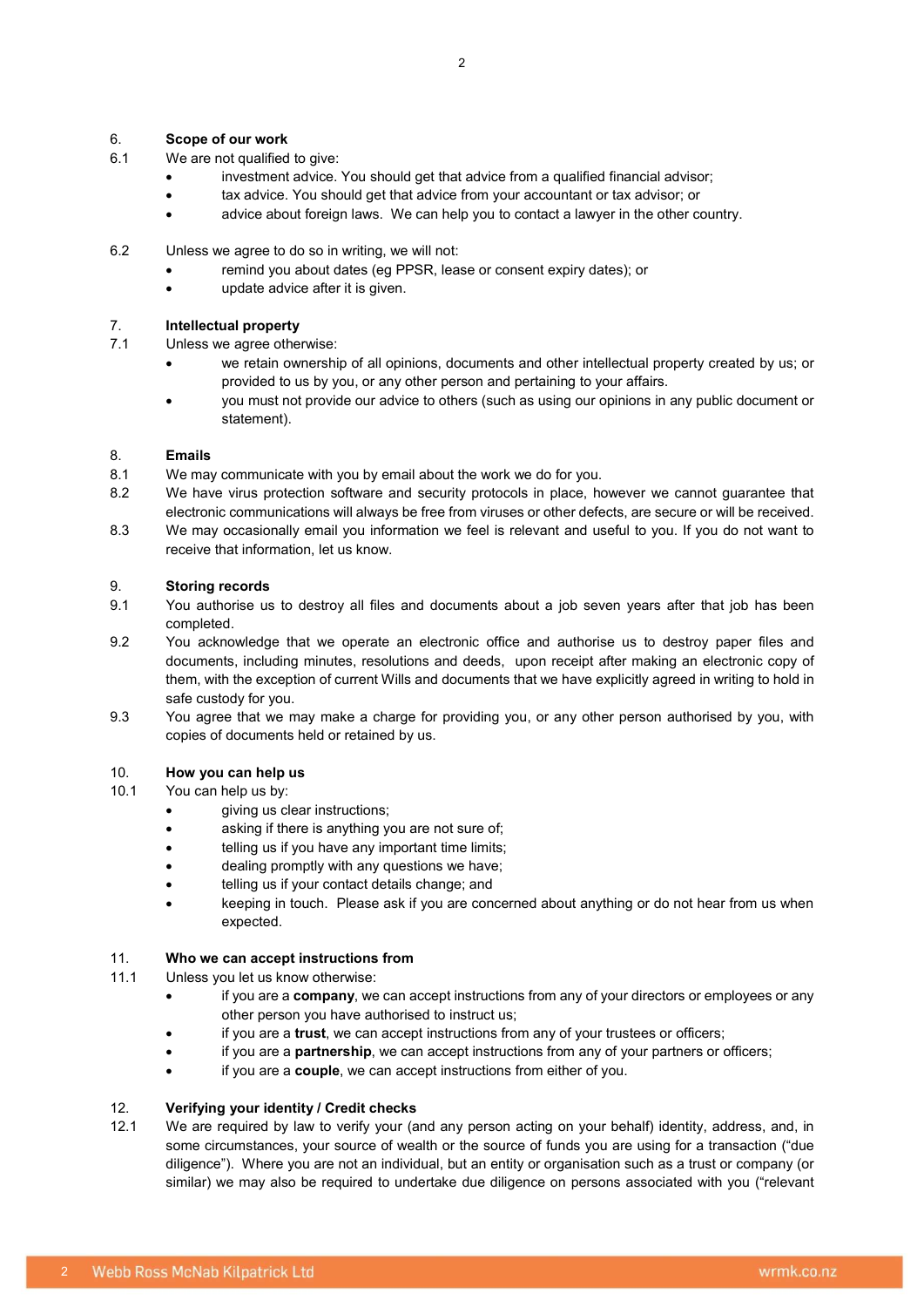persons"), potentially including your beneficial owners, persons acting on your behalf persons who have or may have effective control over you and members of your governing body. You agree to ensure that each relevant person about whom we collect, hold and disclose information as described above is aware of and consents to that collection, holding and disclosure. You also agree to ensure that all information provided to us concerning you and any relevant person is accurate and (where relevant) complete. You acknowledge that, prior to completing such due diligence or any ongoing due diligence required, we may be prohibited from acting for you, acting for you on the relevant new matter giving rise to the need for due diligence or completing trust account transactions for you (as the case may be). We are not liable to you, or anyone else, for anything done or not done by us (including any provision of information by us to any third party, any inability to process any payment for you or any withholdings made) in order to comply with our legal obligations.

- 12.2 We may wish to carry out reasonable credit checks on you from time to time.
- 12.3 You authorise us to collect information about you and relevant persons (including customer due diligence information and credit reports), to obtain, exchange, hold, disclose and use such information, and to make any other enquiries we think appropriate to:
	- (a) confirm information provided to us about you is true;
	- (b) undertake initial and ongoing customer due diligence and monitoring in accordance with the Anti-Money Laundering and Countering Financing of Terrorism Act 2009 (AML/CFT Act);
	- (c) enforce debt and legal obligations (including recovery of money owed to us); and
	- (d) comply with other legal obligations we may have, which may include providing information about you, persons acting on your behalf or other relevant persons to government agencies. There may be circumstances where we are not able to tell you or such persons if we do provide information.
- 12.4 You authorise any person (including credit reporters) to disclose information (including credit information) to us in response to such enquiries.
- 12.5 You accept that we may use customer due diligence services (including third party systems and electronic based services from a third party, including without limitation Aply (see www.aplyid.com for more information) and First AML (see www.firstaml.com for more information)) to verify your identity and conduct other customer due diligence or monitoring required under the AML/CFT Act, and that we may use credit reporting services to credit check you, and that when we use such services:
	- (a) the other third party or credit reporter (each a Service Provider) will exchange information about you for that purpose and the Service Provider may hold information on its system (which you may request and access) and use it to provide their customer due diligence service or credit reporting service (as the case may be) to their other customers;
	- (b) we may use the Service Provider's services in the future for any authorised purpose (including in relation to ongoing customer due diligence or the provision of credit). This may include using the Service Provider's monitoring services to receive updates if information held about you changes; and
	- (c) if you default in your payment obligations to us, information about that default may be given to credit reporters and given by credit reporters to their other customers.
- 12.6 We may end our engagement (or if our engagement has not commenced, refuse to act for you):
	- (a) if you do not provide us with, or we are unable to obtain or verify necessary due diligence information about you, any person acting on your behalf and any other relevant person, to the extent and standards required under the AML/CFT Act, including for initial or ongoing due diligence and monitoring in accordance with the AML/CFT Act;
	- (b) information provided by you or obtained by us about you or relevant persons is insufficient for us to verify your identity, address and / or source of wealth or source of funds to required standards; or
	- (c) if required by law to do so at law, including, without limitation, if required to do so under the AML/CFT Act

# 13. Our fees and expenses

#### Fees

- 13.1 We will always charge you fair and reasonable fees.
- 13.2 Unless we agree with you otherwise, our fees will be calculated based on the time we spend on a job charged at our hourly rates, and adjusted where appropriate for other factors permitted by the Rules of Conduct and Client Care for Lawyers (such as the complexity, urgency, importance, specialised knowledge, responsibility and risk involved and the results achieved). We will provide you with our hourly rates on request.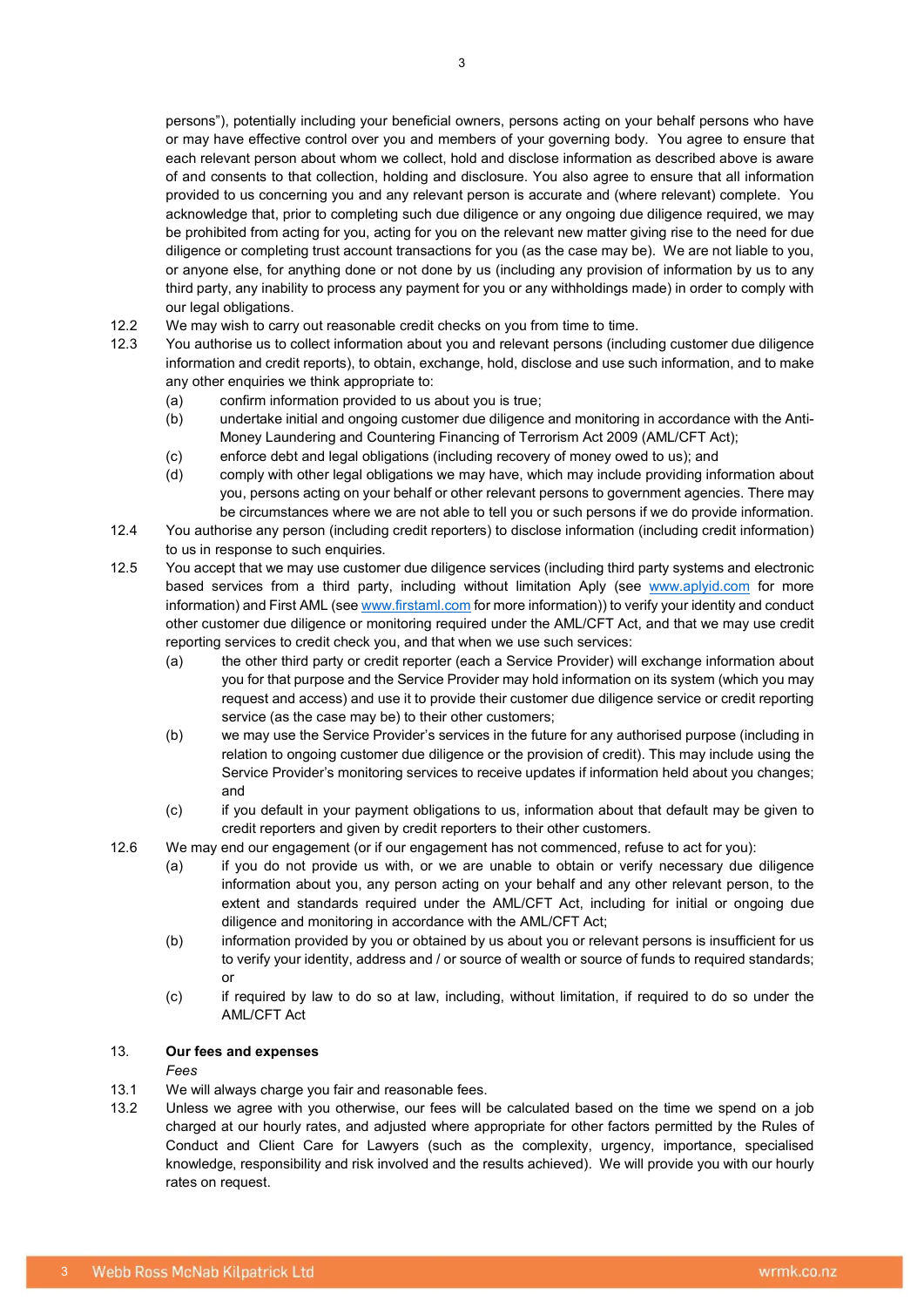- 13.3 We will give you an estimate of fees if you ask for one. Special fee arrangements may be available for certain work (eg capped fees). Any estimate or special fee arrangement for a job will be outlined in our letter of engagement.
- 13.4 If you have any questions about our fees please ask. GST
- 13.5 Unless we state otherwise, our fees, estimates and hourly rates do not include GST or office expenses and disbursements, which are payable by you. **Disbursements**
- 13.6 When we do work for you, we may have to cover some expenses or make other payments on your behalf (such as search fees, registration fees, travel costs, court charges and agents' fees). These will be included separately in our account to you.

Office Expenses

- 13.7 We charge you an amount to cover office resources used on your matter (such as costs of electronic storage of your file, postage, toll and mobile calls, photocopying and printing, use of forms and precedents). We normally calculate this office expense at a standard rate of 5% of our legal fee. This expense is shown separately in our account to you. **Changes**
- 13.8 Fees, hourly rates, office expenses and disbursements may change from time to time [without notice].

# 14. Money handling procedures

- 14.1 We maintain a trust account for all funds we hold on behalf of clients (except funds we receive for payment of accounts).
- 14.2 If we hold funds on your behalf we will deposit them in an interest-bearing deposit with a bank, where reasonable and practicable. We are not responsible for obtaining the best interest rate available or for any loss of interest you suffer as a result of delay in placing your funds in an interest-bearing deposit. We charge an administration fee on the gross interest earned on funds held in an interest-bearing deposit. Commission will be charged at 7.5%.
- 14.3 Withholding tax will be deducted on the interest earned and paid to IRD. If we have your IRD number you can elect to have withholding tax deducted at your applicable rate. If we do not have your IRD number we are required to deduct it at the default rate (which may be higher than your actual rate).
- 14.4 Where you transfer funds to our trust account in a foreign currency, we will convert those funds into New Zealand dollars at the prevailing exchange rate offered by our bank. We are not responsible for seeking or obtaining a better exchange rate.

# 15. Paying your account

- 15.1 We issue accounts monthly and on completion of a job or the ending of our engagement. We may also send you an account when we incur a significant expense.
- 15.2 Our accounts must be paid 14 days after the date of our account unless alternative arrangements have been made.
- 15.3 Payment by credit card by prior arrangement.
- 15.4 If you have any questions about an account, please contact us.
- 15.5 Sometimes we may require you to pay fees and office expenses in advance. If we do, we will hold your payment in our trust account and only deduct our fees and office expenses when we issue you an account.
- 15.6 If we hold funds in our trust account on your behalf (including any judgment, sale proceeds, settlement amount or other money), any fees, office expenses or disbursements we have issued you an account for may be deducted.
- 15.7 Notwithstanding our other terms, it is our policy that fees to complete a sale or purchase transaction be paid upon settlement. You agree to us:

(i) requiring that fees, office expenses and disbursements be received from you or your lender prior to settlement of a purchase and deducting same upon settlement; and

(ii) deducting our fees, office expenses and disbursements from your sale proceeds, unless another arrangement is agreed with us in writing prior to settlement.

- 15.8 We may charge interest on unpaid accounts at the rate of 16% per annum calculated on a daily basis and charged monthly. We may take action to recover unpaid accounts and charge you the cost of that recovery.
- 15.9 Any failure or delay by us to charge interest on an unpaid account or to exercise any of our other rights At your request or with your approval, we may send our accounts to a third party to pay on your behalf. You are still responsible for payment by the due date if the third party does not pay us.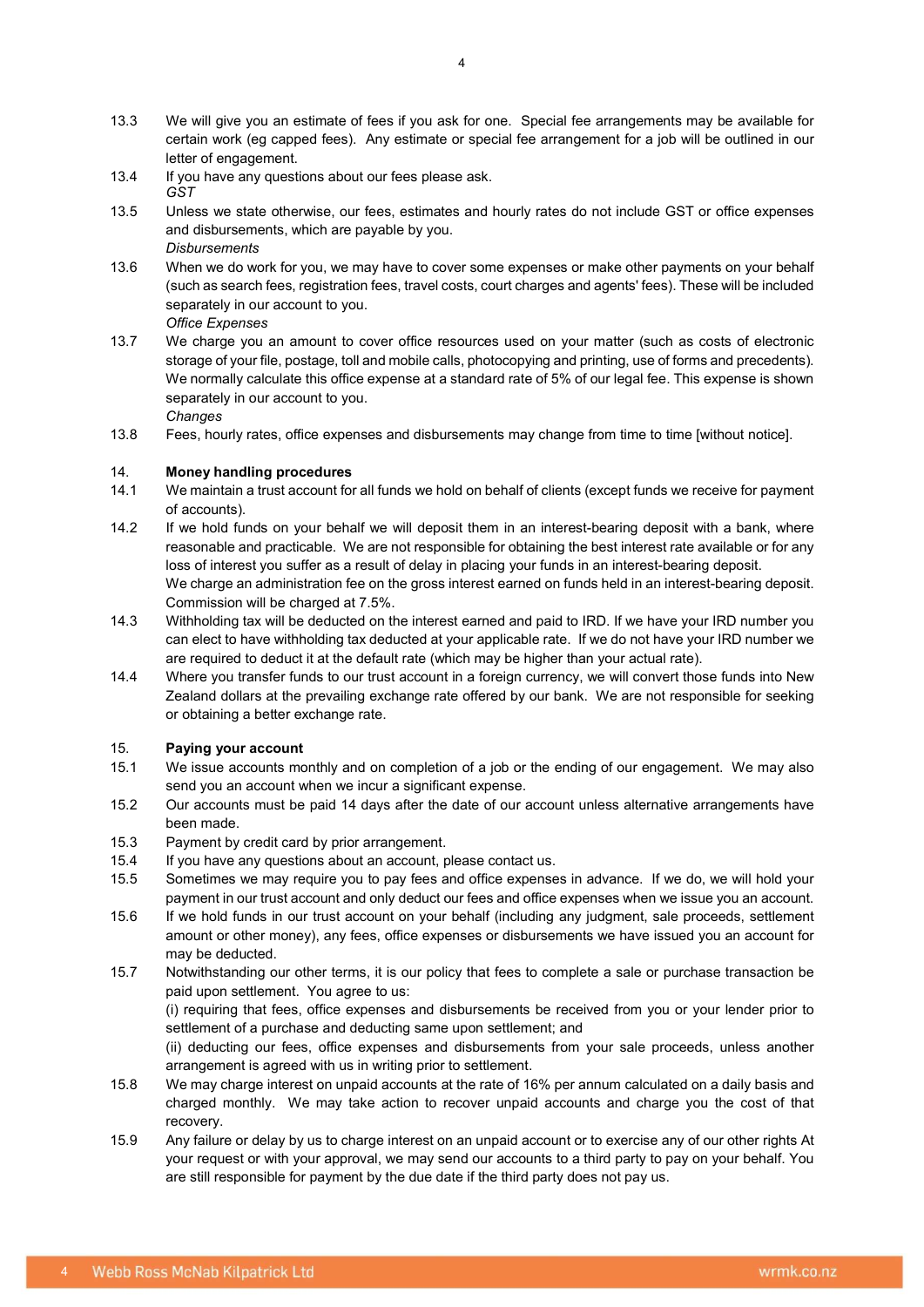# 16. Guarantee

16.1 If you are a company or other incorporated entity we may require personal guarantees from your directors, shareholders or other officers.

## 17. Limiting our liability to you

- 17.1 In this clause we limit our liability to you. The maximum aggregate amount that we will have to pay you is the amount set by the New Zealand Law Society as the minimum standard for the indemnity limit on our professional indemnity insurance. This limit applies to the extent permitted by law, whatever you are claiming for and however liability arises or might arise if not for this clause (whether in contract, tort (including negligence), equity or otherwise). We will not have to pay you more than the maximum amount for anything caused by or resulting from anything we do or do not do, or delay in doing, whether or not it is contemplated or authorised by any agreement with you.
- 17.2 If you are more than one person (such as a couple or partnership), this maximum is the maximum combined amount that we will have to pay you together.
- 17.3 If you engage us to do work for the purposes of a business, you agree the Consumer Guarantees Act does not apply. Otherwise nothing in this clause 17 limits any rights you may have under the Consumer Guarantees Act.
- 17.4 We shall not be liable for any loss or liability caused or contributed to by inaccurate or incomplete information supplied by you or third parties (including public records and expert witnesses) or because you did not receive or read a communication we sent you.

## 18. Ending our engagement

- 18.1 You may end our engagement at any time by giving us reasonable notice.
- 18.2 If we have good cause, we may decide to stop working for you, such as if you:
	- do not provide us with instructions promptly;
	- are unable to, or do not, pay our fees as agreed;
	- against our advice, act in a way we believe is inconsistent with our fundamental obligations as lawyers or highly imprudent. This does not apply to litigation; or
		- in the circumstances set out in paragraph 12.6 above.
- 18.3 If we decide to stop working for you, we will give you reasonable notice and help you find another lawyer.
- 18.4 Before you take your records, you need to pay our fees for the work we have done for you. We may keep a copy of any records you take.
- 18.5 The enforceability of these terms is not affected by:
	- the ending of our engagement; or
		- any changes to our partners or the incorporation of our firm.

## 19. New Zealand law applies

19.1 Our relationship is governed by New Zealand law and the New Zealand courts have exclusive jurisdiction.

## 20. Professional Indemnity Insurance and Lawyers' Fidelity Fund

- 20.1 We hold professional indemnity insurance that exceeds the New Zealand Law Society's minimum standards. If you would like further information about our insurance, please ask.
- 20.2 The New Zealand Law Society operates a Lawyers' Fidelity Fund to compensate clients who suffer theft of money or property entrusted to lawyers. The Fund covers losses of up to \$100,000 per individual claimant. It does not cover loss where you have instructed us to invest money on your behalf (subject to limited exceptions set out in the Lawyers and Conveyancers Act).

## 21. How we handle complaints

- 21.1 We are committed to providing services of the highest professional standards.
- 21.2 We will deal with any complaints promptly and fairly.
- 21.3 Please contact us straight away if you have a question about an account or if you are unhappy with any other aspect of our work. You may contact:
	- the partner responsible for your work; or
	- our Practice Manager
- 21.4 The New Zealand Law Society also has a complaints service. Please telephone 0800 261 801 for information and advice about making a complaint.